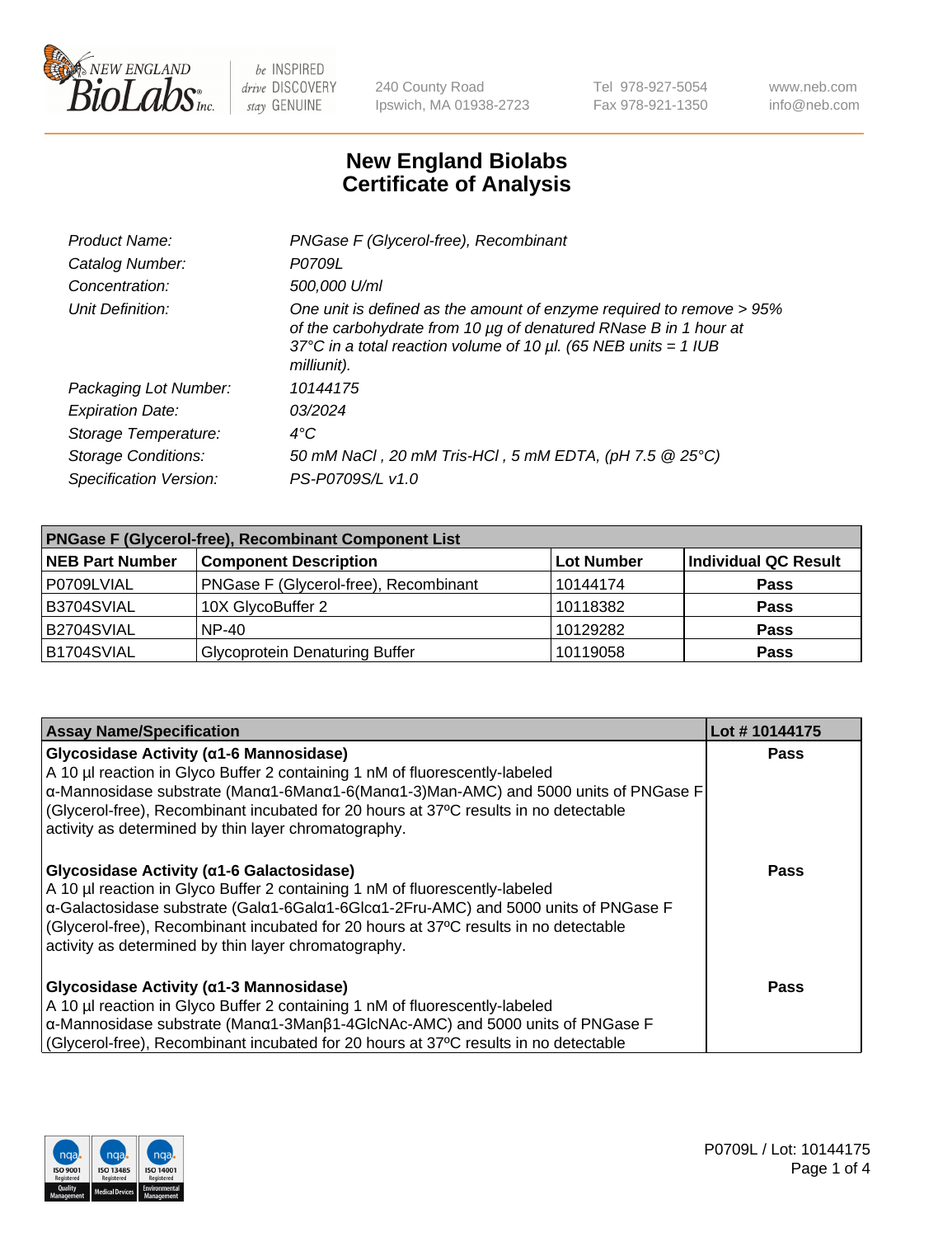

240 County Road Ipswich, MA 01938-2723 Tel 978-927-5054 Fax 978-921-1350

www.neb.com info@neb.com

| <b>Assay Name/Specification</b>                                                                                                                                                                                                                                                                                                                                                       | Lot #10144175 |
|---------------------------------------------------------------------------------------------------------------------------------------------------------------------------------------------------------------------------------------------------------------------------------------------------------------------------------------------------------------------------------------|---------------|
| activity as determined by thin layer chromatography.                                                                                                                                                                                                                                                                                                                                  |               |
| Glycosidase Activity (a1-3 Galactosidase)<br>A 10 µl reaction in Glyco Buffer 2 containing 1 nM of fluorescently-labeled<br>α-Galactosidase substrate (Galα1-3Galβ1-4GlcNAc-AMC) and 5000 units of PNGase F<br>(Glycerol-free), Recombinant incubated for 20 hours at 37°C results in no detectable<br>activity as determined by thin layer chromatography.                           | <b>Pass</b>   |
| Glycosidase Activity (β-Xylosidase)<br>A 10 µl reaction in Glyco Buffer 2 containing 1 nM of fluorescently-labeled<br>$\beta$ -Xylosidase substrate (Xyl $\beta$ 1-4Xyl $\beta$ 1-4Xyl $\beta$ 1-4Xyl-AMC) and 5000 units of PNGase F<br>(Glycerol-free), Recombinant incubated for 20 hours at 37°C results in no detectable<br>activity as determined by thin layer chromatography. | <b>Pass</b>   |
| Glycosidase Activity (β-N-Acetylglucosaminidase)<br>A 10 µl reaction in Glyco Buffer 2 containing 1 nM of fluorescently-labeled<br>β-N-Acetylglucosaminidase substrate (GIcNAcβ1-4GIcNAcβ1-4GIcNAc-AMC) and 5000 units<br>of PNGase F (Glycerol-free), Recombinant incubated for 20 hours at 37°C results in<br>no detectable activity as determined by thin layer chromatography.    | <b>Pass</b>   |
| Glycosidase Activity (β-N-Acetylgalactosaminidase)<br>A 10 µl reaction in Glyco Buffer 2 containing 1 nM of fluorescently-labeled<br>β-N-Acetylgalactosaminidase substrate (GalNAcβ1-4Galβ1-4Glc-AMC) and 5000 units of<br>PNGase F (Glycerol-free), Recombinant incubated for 20 hours at 37°C results in no<br>detectable activity as determined by thin layer chromatography.      | <b>Pass</b>   |
| Glycosidase Activity (β-Mannosidase)<br>A 10 µl reaction in Glyco Buffer 2 containing 1 nM of fluorescently-labeled<br>β-Mannosidase substrate (Manβ1-4Manβ1-4Man-AMC) and 5000 units of PNGase F<br>(Glycerol-free), Recombinant incubated for 20 hours at 37°C results in no detectable<br>activity as determined by thin layer chromatography.                                     | <b>Pass</b>   |
| Glycosidase Activity (β1-3 Galactosidase)<br>A 10 µl reaction in Glyco Buffer 2 containing 1 nM of fluorescently-labeled<br>β-Galactosidase substrate (Galβ1-3GlcNAcβ1-4Galβ1-4Glc-AMC) and 5000 units of PNGase<br>F (Glycerol-free), Recombinant incubated for 20 hours at 37°C results in no<br>detectable activity as determined by thin layer chromatography.                    | <b>Pass</b>   |
| Glycosidase Activity (α-Neuraminidase)<br>A 10 µl reaction in Glyco Buffer 2 containing 1 nM of fluorescently-labeled<br>α-Neuraminidase substrate (Neu5Acα2-3Galβ1-3GlcNAcβ1-3Galβ1-4Glc-AMC) and 5000 units<br>of PNGase F (Glycerol-free), Recombinant incubated for 20 hours at 37°C results in<br>no detectable activity as determined by thin layer chromatography.             | Pass          |

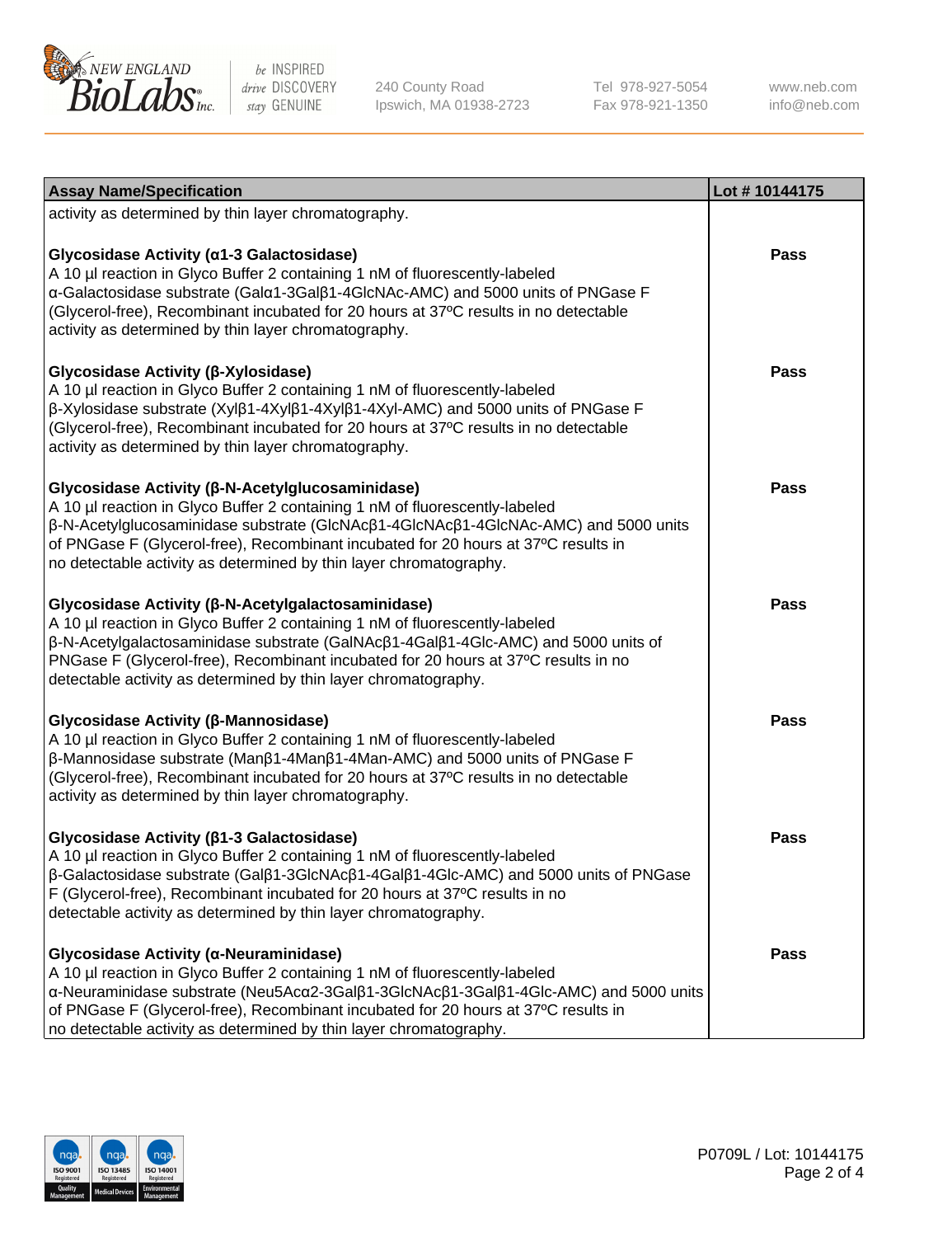

240 County Road Ipswich, MA 01938-2723 Tel 978-927-5054 Fax 978-921-1350 www.neb.com info@neb.com

| <b>Assay Name/Specification</b>                                                                                                                                                                                                                                                                                                                                                                    | Lot #10144175 |
|----------------------------------------------------------------------------------------------------------------------------------------------------------------------------------------------------------------------------------------------------------------------------------------------------------------------------------------------------------------------------------------------------|---------------|
| Glycosidase Activity (β1-4 Galactosidase)<br>A 10 µl reaction in Glyco Buffer 2 containing 1 nM of fluorescently-labeled<br>$\beta$ -Galactosidase substrate (Gal $\beta$ 1-4GlcNAc $\beta$ 1-3Gal $\beta$ 1-4Glc -AMC) and 5000 units of<br>PNGase F (Glycerol-free), Recombinant incubated for 20 hours at 37°C results in no<br>detectable activity as determined by thin layer chromatography. | <b>Pass</b>   |
| <b>Protease Activity (SDS-PAGE)</b><br>A 20 µl reaction in 1X Glyco Buffer 2 containing 24 µg of a standard mixture of<br>proteins and a minimum of 10,000 units of PNGase F (Glycerol-free), Recombinant<br>incubated for 20 hours at 37°C, results in no detectable degradation of the protein<br>mixture as determined by SDS-PAGE with Coomassie Blue detection.                               | <b>Pass</b>   |
| <b>Protein Purity Assay (SDS-PAGE)</b><br>PNGase F (Glycerol-free), Recombinant is ≥ 95% pure as determined by SDS-PAGE<br>analysis using Coomassie Blue detection.                                                                                                                                                                                                                                | <b>Pass</b>   |
| <b>Glycosidase Activity (Endo F2, F3)</b><br>A 10 µl reaction in Glyco Buffer 2 containing 1 nM of fluorescently-labeled Endo F2,<br>F3 substrate (Dansylated fibrinogen biantennary) and 5000 units of PNGase F<br>(Glycerol-free), Recombinant incubated for 20 hours at 37°C results in no detectable<br>activity as determined by thin layer chromatography.                                   | <b>Pass</b>   |
| Glycosidase Activity (Endo F1, F2, H)<br>A 10 µl reaction in Glyco Buffer 2 containing 1 nM of fluorescently-labeled Endo F1,<br>F2, H substrate (Dansylated invertase high mannose) and 5,000 units of PNGase F<br>(Glycerol-free), Recombinant incubated for 20 hours at 37°C results in no detectable<br>activity as determined by thin layer chromatography.                                   | <b>Pass</b>   |
| Glycosidase Activity (α1-2 Fucosidase)<br>A 10 µl reaction in Glyco Buffer 2 containing 1 nM of fluorescently-labeled<br>α-Fucosidase substrate (Fucα1-2Galβ1-4Glc-AMC) and 5000 units of PNGase F<br>(Glycerol-free), Recombinant incubated for 20 hours at 37°C results in no detectable<br>activity as determined by thin layer chromatography.                                                 | <b>Pass</b>   |
| Glycosidase Activity (α1-3 Fucosidase)<br>A 10 µl reaction in Glyco Buffer 2 containing 1 nM of fluorescently-labeled<br>α-Fucosidase substrate (Fucα1-3Galβ1-4GlcNAcβ1-3Galβ1-4Glc-AMC) and 5,000 of PNGase<br>F (Glycerol-free), Recombinant incubated for 20 hours at 37°C results in no<br>detectable activity as determined by thin layer chromatography.                                     | <b>Pass</b>   |
| Glycosidase Activity (α-N-Acetylgalactosaminidase)                                                                                                                                                                                                                                                                                                                                                 | Pass          |